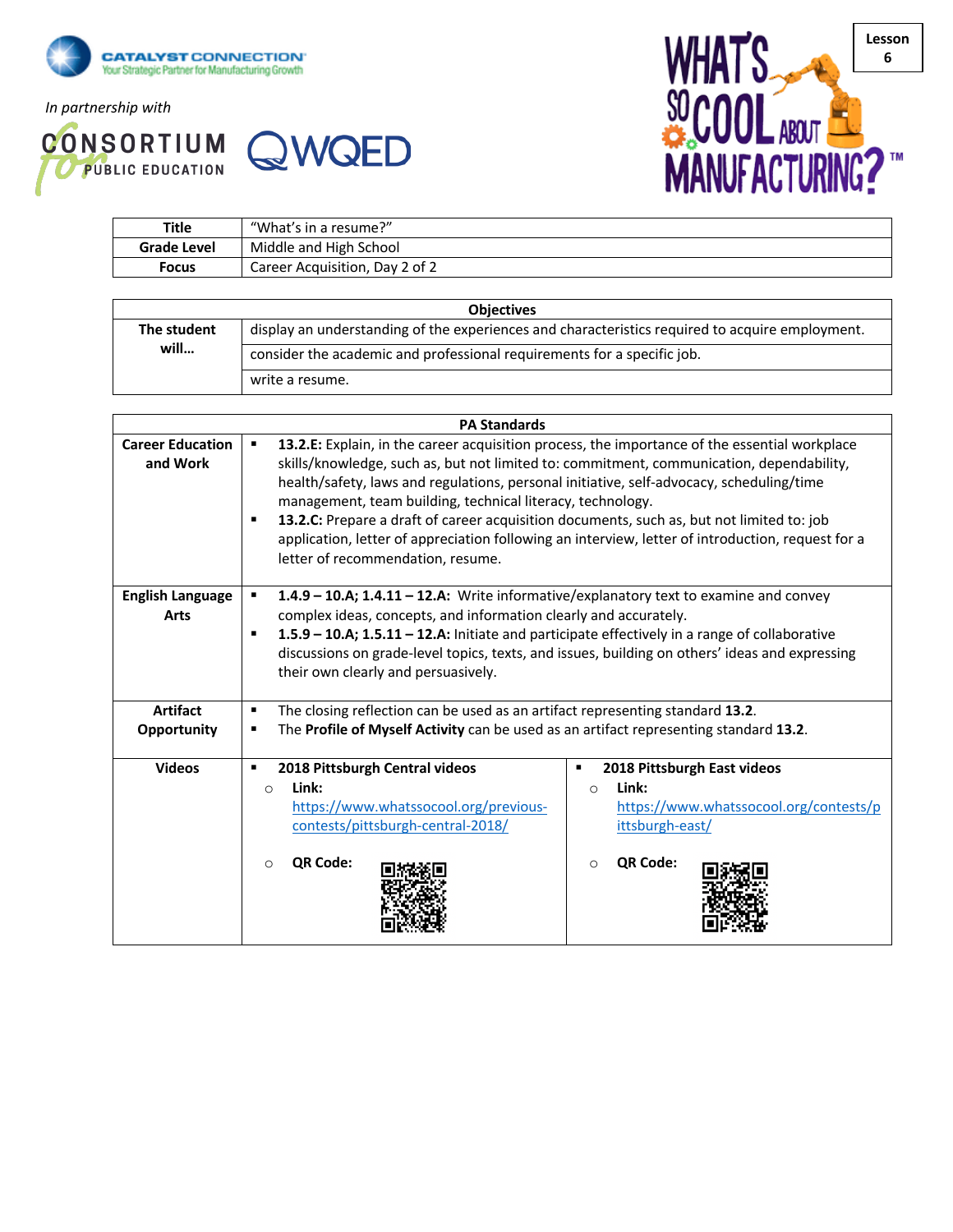| <b>Lesson Plan</b>                                                                                                    |                                                |  |  |  |  |
|-----------------------------------------------------------------------------------------------------------------------|------------------------------------------------|--|--|--|--|
| <b>Materials Needed</b>                                                                                               |                                                |  |  |  |  |
|                                                                                                                       |                                                |  |  |  |  |
| Employment Opportunity Worksheet (from Day 1)<br>$\bullet$                                                            |                                                |  |  |  |  |
| $\bullet$                                                                                                             | Profile of an Applicant Worksheet (from Day 1) |  |  |  |  |
| Resume Template Worksheet<br>$\bullet$                                                                                |                                                |  |  |  |  |
| Resume Worksheet<br>$\bullet$                                                                                         |                                                |  |  |  |  |
| Profile of Myself Worksheet<br>$\bullet$                                                                              |                                                |  |  |  |  |
| Internet access<br>$\bullet$                                                                                          |                                                |  |  |  |  |
| "What's So Cool About Manufacturing?" videos                                                                          |                                                |  |  |  |  |
| <b>Procedures and Activities</b>                                                                                      |                                                |  |  |  |  |
|                                                                                                                       |                                                |  |  |  |  |
| Warm-Up<br>$\bullet$                                                                                                  |                                                |  |  |  |  |
| What's in a resume? [2 minutes]<br>$\circ$                                                                            |                                                |  |  |  |  |
| "In 2 minutes, list as many elements of a resume that you can."                                                       |                                                |  |  |  |  |
|                                                                                                                       |                                                |  |  |  |  |
| NOTE: Students will need the Employment Opportunity Worksheet and the Profile of an Applicant Worksheet from          |                                                |  |  |  |  |
| <b>Career Acquisition Day 1.</b>                                                                                      |                                                |  |  |  |  |
|                                                                                                                       |                                                |  |  |  |  |
| <b>Body</b>                                                                                                           |                                                |  |  |  |  |
| Review of Career Acquisition Day 1 [10 minutes]<br>$\circ$                                                            |                                                |  |  |  |  |
| Review with students what they accomplished during Career Acquisition Day 1.<br>Review the elements of a job posting. |                                                |  |  |  |  |
| Ensure that at least one person from each group has the Employment Opportunity                                        |                                                |  |  |  |  |
| Worksheet and the Profile of an Applicant Worksheet.                                                                  |                                                |  |  |  |  |
| Allow students to share their Profile of an Applicant.                                                                |                                                |  |  |  |  |
| Resume Writing [15 minutes]<br>$\circ$                                                                                |                                                |  |  |  |  |
| Continuing to work as a group, students use the Profile of an Applicant Worksheet, the<br>٠                           |                                                |  |  |  |  |
| Employment Opportunity Worksheet, and the Resume Template to create a resume for                                      |                                                |  |  |  |  |
| their applicant.                                                                                                      |                                                |  |  |  |  |
| Profile of Myself [10 minutes]<br>$\circ$                                                                             |                                                |  |  |  |  |
| Have students complete the Profile of Myself Worksheet. This will prepare them to be able                             |                                                |  |  |  |  |
| to write a resume for themselves in the future.                                                                       |                                                |  |  |  |  |
| Closing                                                                                                               |                                                |  |  |  |  |
| Reflection [3 minutes]<br>$\circ$                                                                                     |                                                |  |  |  |  |
| On an exit slip, students respond to this question: "What did you learn about writing a                               |                                                |  |  |  |  |
| resume today?"                                                                                                        |                                                |  |  |  |  |
|                                                                                                                       |                                                |  |  |  |  |
|                                                                                                                       |                                                |  |  |  |  |

<u> Andrews American State (1989), de la propietat de la propietat de la propietat de la propietat de la propieta</u>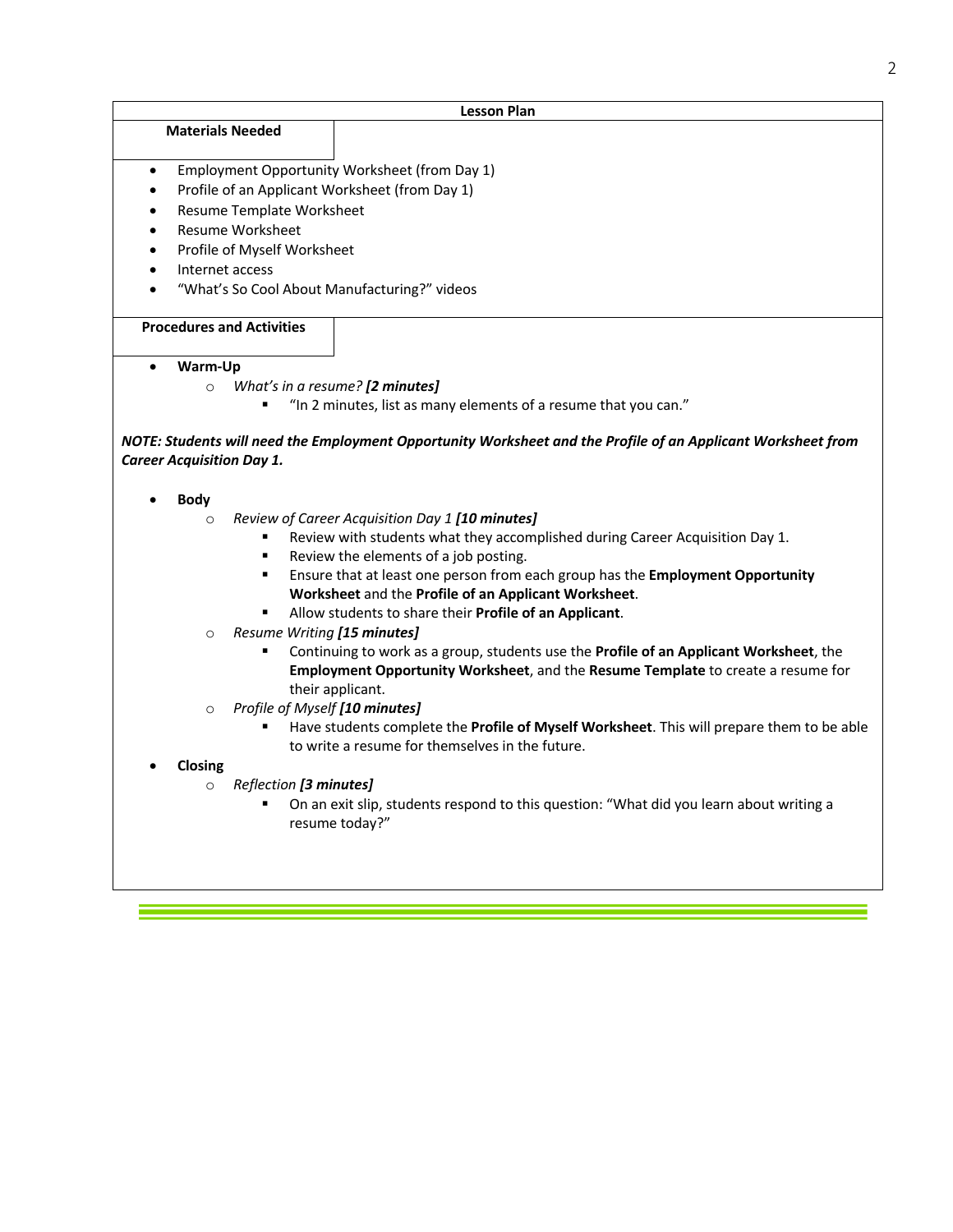#### **Resume Template**

#### **Alisha Smithton**

| 1234 Main Street   |  |  |
|--------------------|--|--|
| Anytown, State ZIP |  |  |

1234 Main Street 512-777-7777 no\_reply@example.com

### **PRODUCTION LINE WORKER**

Assembly line worker with 10+ years of experience in large manufacturing plants. Proven strengths in quickly learning new processes, technologies, and machinery, as evidenced by recent transition from automotive assembly line work to the production of sophisticated, energy-efficient components for household appliances.

| <b>KEY SKILLS</b>          |                                |                                     |
|----------------------------|--------------------------------|-------------------------------------|
| Assembly Line Operations   | <b>Basic Equipment Repairs</b> | <b>Precision Component Assembly</b> |
| Production Line Efficiency | Safety Standards               | <b>Environmental Standards</b>      |
| Machinery Assembly         | <b>Quality Controls</b>        | <b>Blueprint Interpretation</b>     |

### **EXPERIENCE & SPECIALIZED TRAINING**

ABC MANUFACTURING, INC. (Fortune 500 manufacturer of household appliances)

Anytown, PA

Line Worker, August 2016 - Present

- Assemble mechanical units of household appliances, such as dishwashers and refrigerators.
- Adhere to company and government standards for heightened energy efficiency, as well as safety, quality, and environmental compliance.
- *Individual and team accomplishments:*
	- $\circ$  Worked on line that achieved 100% of quality goals while exceeding production targets by 125%.
	- o Assisted in the launch of new line of high energy-efficiency appliances and met goals outlined by the Department of Energy.
	- o Excelled at interpreting detailed blueprints, aligning units using jigs and fixtures, and inspecting completed components to ensure conformance to specifications.

## **EDUCATION**

- ANYTOWN COMMUNITY COLLEGE
	- o Associate's Degree, 3.8 GPA, 2018
- ANYTOWN HIGH SCHOOL
	- o 3.2 GPA, 2016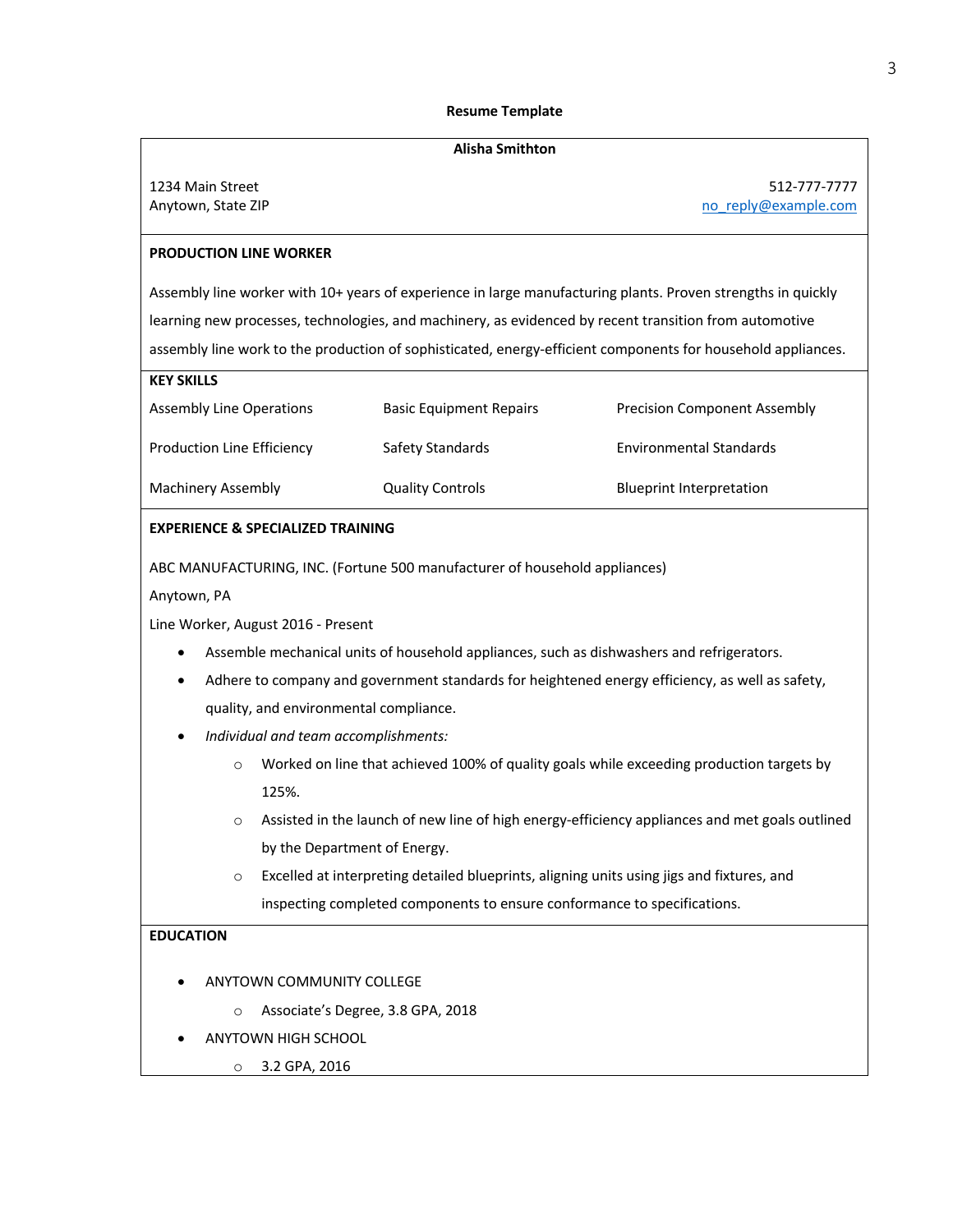**Resume** 

## **Directions:**

Using the template below as a guide, write a resume for the applicant that your group created.

| Name:                        |
|------------------------------|
| Address/Email:               |
|                              |
|                              |
|                              |
|                              |
| Title of Job Currently Held: |
| Summary of skills:           |
|                              |
|                              |
|                              |
|                              |
|                              |
|                              |
|                              |
|                              |
| Key Skills:                  |
|                              |
|                              |
|                              |
|                              |
|                              |
|                              |
|                              |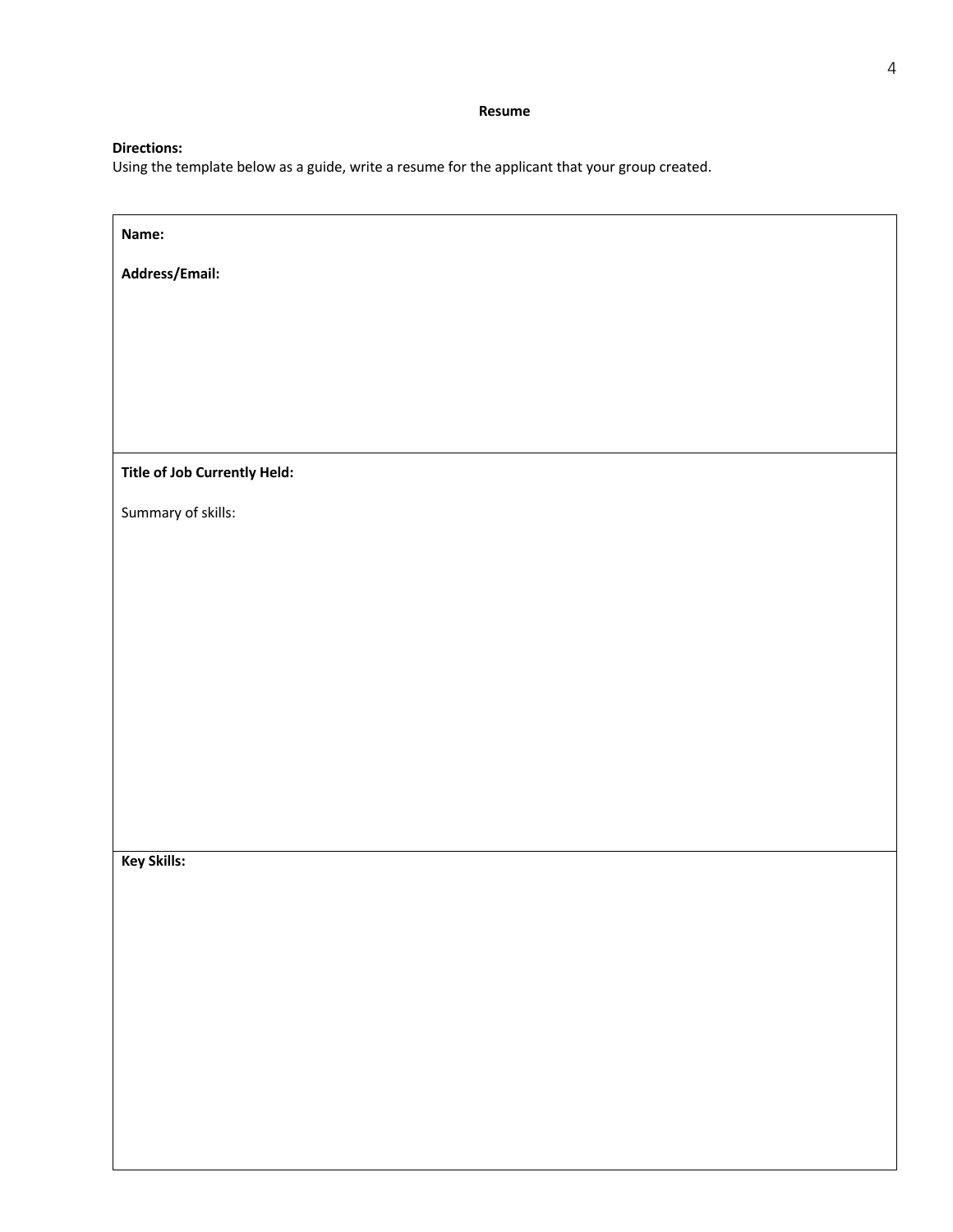|  |  |  | Professional Experience (create at least one job that your person has held): |
|--|--|--|------------------------------------------------------------------------------|
|--|--|--|------------------------------------------------------------------------------|

**Education:**